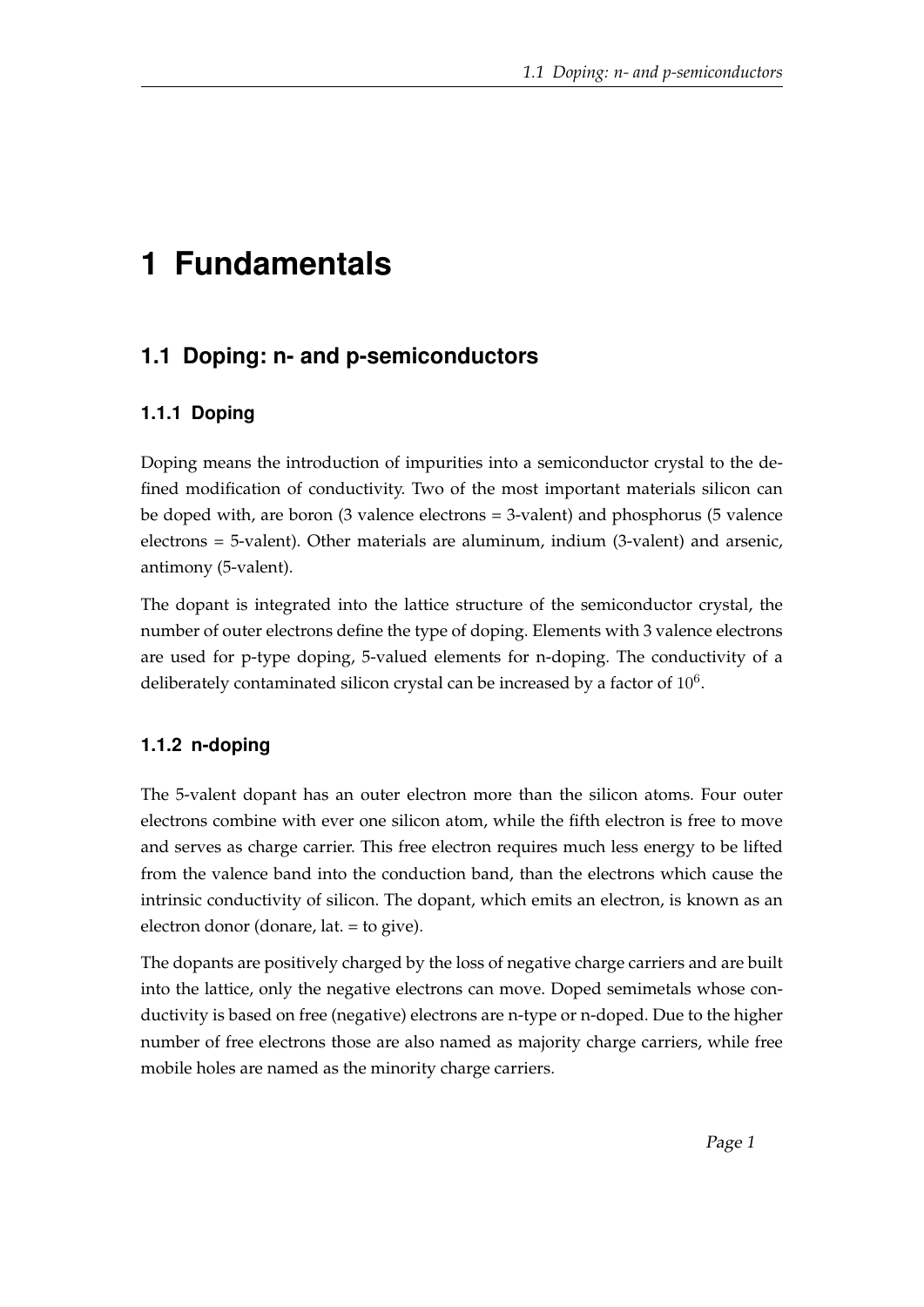

Fig. 1.1: n-doping with phosphorus

Arsenic is used as an alternative to phosphorus, because its diffusion coefficient is lower. This means that the dopant diffusion during subsequent processes is less than that of phosphorus and thus the arsenic remains at the position where it was introduced into the lattice originally.

### **1.1.3 p-doping**

In contrast to the free electron due to doping with phosphorus, the 3-valent dopant effect is exactly the opposite. The 3-valent dopants can catch an additional outer electron, thus leaving a hole in the valence band of silicon atoms. Therefore the electrons in the valence band become mobile. The holes move in the opposite direction to the movement of the electrons. The necessary energy to lift an electron into the energy level of indium as a dopant, is only 1 % of the energy which is needed to raise a valence electron of silicon into the conduction band.

With the inclusion of an electron, the dopant is negatively charged, such dopants are called acceptors (acceptare, lat. = to add). Again, the dopant is fixed in the crystal lattice, only the positive charges can move. Due to positive holes these semiconductors are called p-conductive or p-doped. Analog to n-doped semiconductors, the holes are the majority charge carriers, free electrons are the minority charge carriers.

Doped semiconductors are electrically neutral. The terms n- and p-type doped do only refer to the majority charge carriers. Each positive or negative charge carrier belongs to a fixed negative or positive charged dopant.

N- and p-doped semiconductors behave approximately equal in relation to the current flow. With increasing amount of dopants, the number of charge carriers increases in the semiconductor crystal. Here it requires only a very small amount of dopants. Weakly